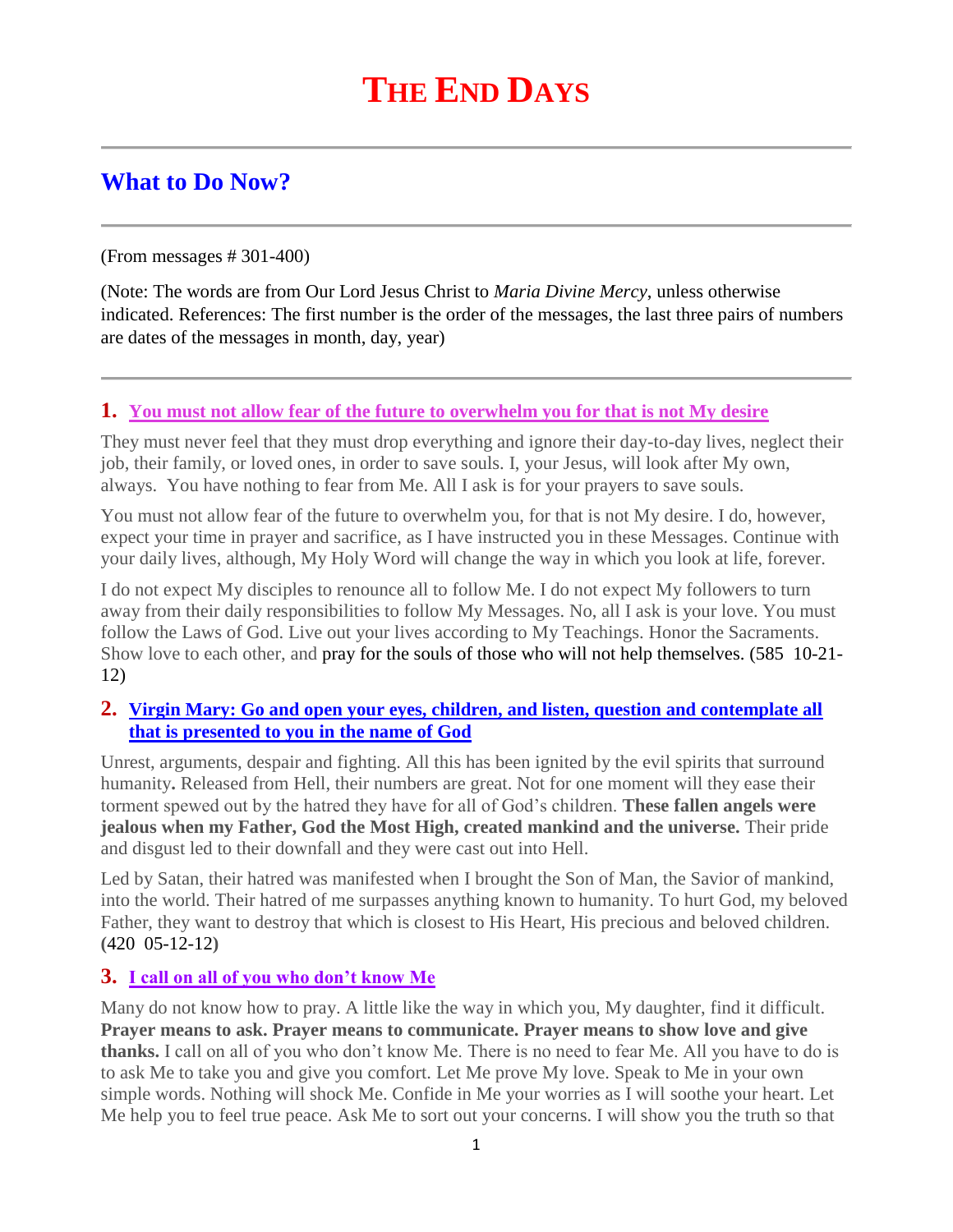your worries will no longer seem as bad. Just sit down quietly and ask Me to help you with prayer **Crusade Prayer (50)** to help you open your heart to Me and to ask for My help. **(See the Crusade Prayers Book).** ((408 04-30-12)

# **4. [Hear My call and prepare for the pouring out of My Holy Spirit](http://www.thewarningsecondcoming.com/hear-my-call-and-prepare-for-the-pouring-out-of-my-holy-spirit/)**

**No one will be able to ignore this pull of the Holy Spirit.** All of Heaven awaits so that the moment of enlightenment will create a new dawn, a new beginning. The lies you are being confronted with hide a master plan, born out of a world alliance designed to control all of your countries. By making your country rely on giants to feed their families, you will become slaves. Already they are taking away everything you own but you are blind to this. **Now with the gift of the Holy Spirit, millions will see through this mask of deceit and oppose these wicked masonic controlled groups.** This gift will give you the armor you need to throw this army off the trail of your destruction. (409 05-01-12)

#### **5. [Holy Spirit will descend this Sunday. The second outpouring by the power of the Holy](http://www.thewarningsecondcoming.com/holy-spirit-will-descend-this-sunday-the-second-outpouring-by-the-power-of-the-holy-spirit/)  [Spirit](http://www.thewarningsecondcoming.com/holy-spirit-will-descend-this-sunday-the-second-outpouring-by-the-power-of-the-holy-spirit/)**

It is the Light in the souls of God's children that needs to re-kindled through My messages of love and hope. The stronger the Light, the more purified the person… The more people who are purified by the Light of God, the more purified will be the earth… As God's Light becomes stronger in the souls of believers then the work of evil will dwindle because darkness cannot abide the Light.

**This is why, yet another outpouring of the Holy Spirit, is being bestowed all over the world now. This is the second outpouring by the power of the Holy Spirit since 10 May 2011. It precedes My Great Divine Mercy and will ensure that the Light creates a new understanding in the souls of believers. This Holy Spirit will descend upon the whole world this Sunday 6th May 2012. I urge all to pray Crusade Prayer (51) for this gift to drench their souls** so that they will feel God's Love and respond to His call. **(See the Crusade Prayers Book). (**410 05-04-12**)**

#### **6. Prayer to receive the Gift of the Holy Spirit**

My Mercy, as I have said, knows no bounds. Filled now with the Spirit of light and holiness you, all My followers everywhere, must be brave now and proclaim My word to all you come into contact with. Dismiss the scorn you may experience for it is too important now to ignore My pleas for conversion.

Hear My prayer now to give you the encouragement you need:

*"Fill me now, Oh Lord, with the gift of the Holy Spirit to carry your most Holy Word to sinners who I must help save in your name. Help me to cover them, through my prayers, with your precious blood so that they can be drawn to your Sacred Heart. Give me the gift of the Holy Spirit so that these poor souls can revel in your New Paradise."*

Say this prayer every day after you recite My *Divine Mercy* and you, through your allegiance to Me, will help save My children.  $(81 \t 05-10-11)$ 

#### **7. [God the Father: Fear not My Hand but the hand of those who are your enemies](http://www.thewarningsecondcoming.com/god-the-father-fear-not-my-hand-but-the-hand-of-those-who-are-your-enemies/)**

Much wickedness is rampant in the world and the time has come for Me to punish those nations who torment My children on earth. As the battle begins, the Houses that honor Me, God the Father, will be renewed. Soon they will realize how they rejected the one True Messiah I sent to earth, in My Son Jesus Christ, to give the world salvation.

Only through My Son, The Savior of the World, can you come to Me, The Father of the Universe. For to come to Me, you must be saved from Sin. **To be saved from Sin you must redeem**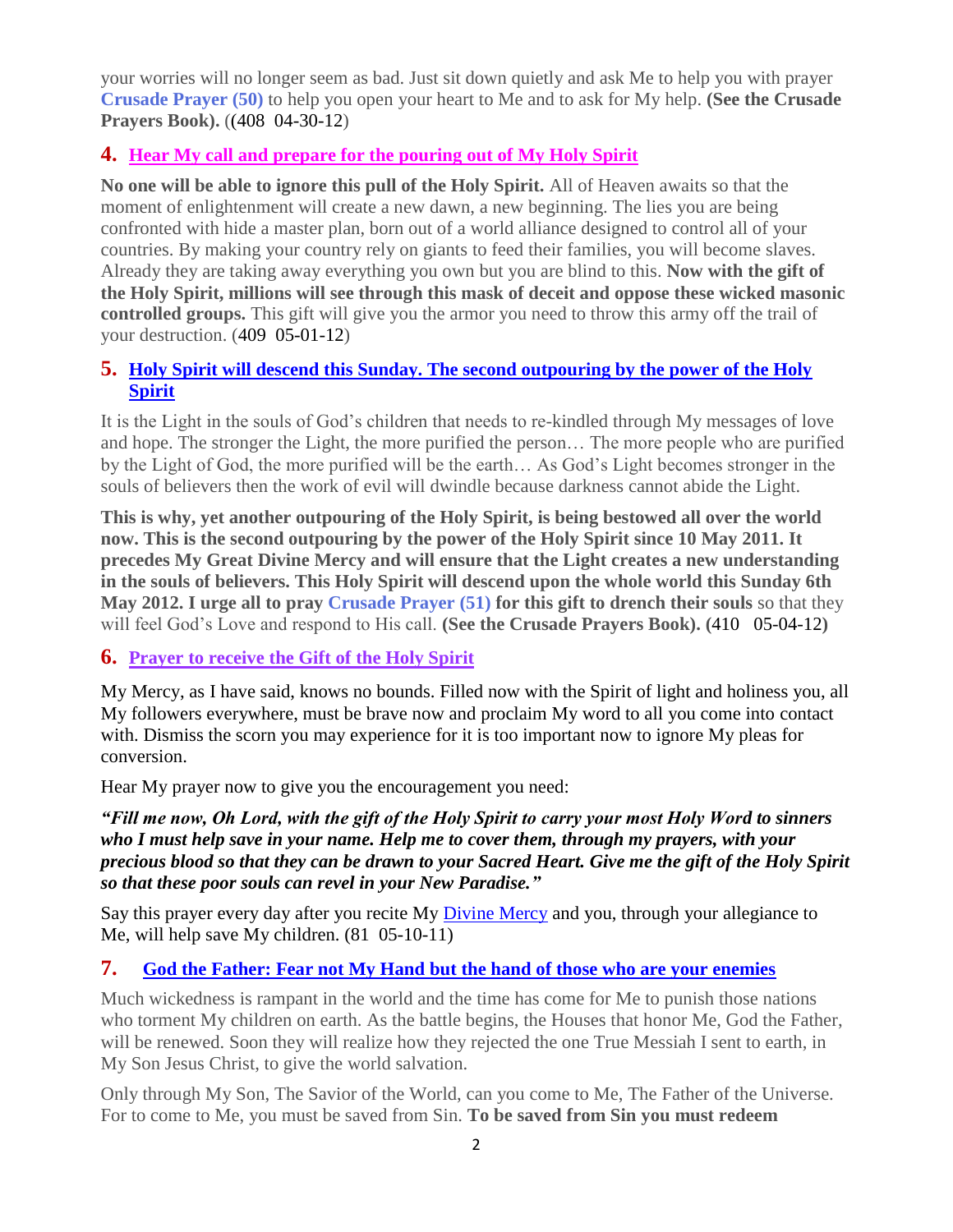**yourselves in the Eyes of My Son…** Those who refuse to accept My Son's Great Mercy, after this last Crusade to bring all of My Children into Paradise, their rightful inheritance, will be lost forever. There can be no going back after this.

**Only The Lamb of God, My Son, has the authority to reveal to you the events which lie ahead. Only He can open the Seals.** He does this now with the help of the Seventh Angel, the Seventh Messenger.

Open your eyes and accept that, at last, the Book of Truth prophesized is now being opened chapter by chapter before your eyes. Accept it as a Gift, because it will bring you eternal life. (428 05-18- 12)

#### **8. [Pray that you can recognize the true Prophets from those who do not speak in My Holy](http://www.thewarningsecondcoming.com/pray-that-you-can-recognise-the-true-prophets-from-those-who-do-not-speak-in-my-holy-name/)  [Name](http://www.thewarningsecondcoming.com/pray-that-you-can-recognise-the-true-prophets-from-those-who-do-not-speak-in-my-holy-name/)**

Priests and clergy will attack My Prophets today because Satan blinds them to My Holy Word.

Let any man who tries to stop the true Prophets of God know that they will commit a grave sin in the Eyes of God. Sacred servants and those who proclaim the truth of My Teachings will be punished should they try to sabotage this Holy Mission.

To those who do not believe in My Holy Word given to the world at this time you must keep silent. For if you don't and denounce Me, you will be held responsible and you will weep and beg Me to forgive you. By then the damage you caused will have been felt where souls will be lost.

Never reject My Holy Word given to you through the Prophets. Embrace it and accept it for much work is needed to prepare all of mankind for My New Kingdom.

Pray that you can recognize the true Prophets from those who do not speak in My Holy Name. Woe to those who tear apart My Prophets for they will have to answer for their offenses against My Holy Father, God the Most High. **(**430 05-20-12**)**

#### **9. [Jesus: Never falter. Never doubt](http://www.thewarningsecondcoming.com/jesus-never-falter-never-doubt-my-hand-of-protection/) My Hand of Protection**

You must be strong and persevere during the trials ahead and never lose heart. The stronger ones will be fearless. They will want to forge ahead and charge with every ounce of energy into the New Era of Peace.

Never falter, Never doubt My Hand of Protection. If you submit everything to My Holy Will I will look after everything. Trust in Me. Follow Me. (443 06-02-12)

# **10. [A Pledge of allegiance to the Divine Will of God the Father](http://www.thewarningsecondcoming.com/pledge-of-allegiance-to-the-divine-will-of-god-the-father/)**

My dearly beloved daughter, just as My Eternal Father bequeathed **the Great Gift to humanity of His Seal** so, too, **must His children pledge their allegiance to His Divine Will.**

I ask all of God's children who will march forth in His army to help save the souls of all God's children, including hardened sinners, to take this pledge

#### **Crusade Prayer (59) A Pledge of Allegiance to the Divine Will**

*O God the Most High, O Heavenly Father, I pledge to You my firm allegiance to honor and obey You in all things united to Your Divine Will on earth. I, through the Sacred Blood of Your only beloved Son, the True Messiah, offer You my mind, my body and my soul on behalf of all souls, so that we can unite as one in Your Heavenly Kingdom to come, so*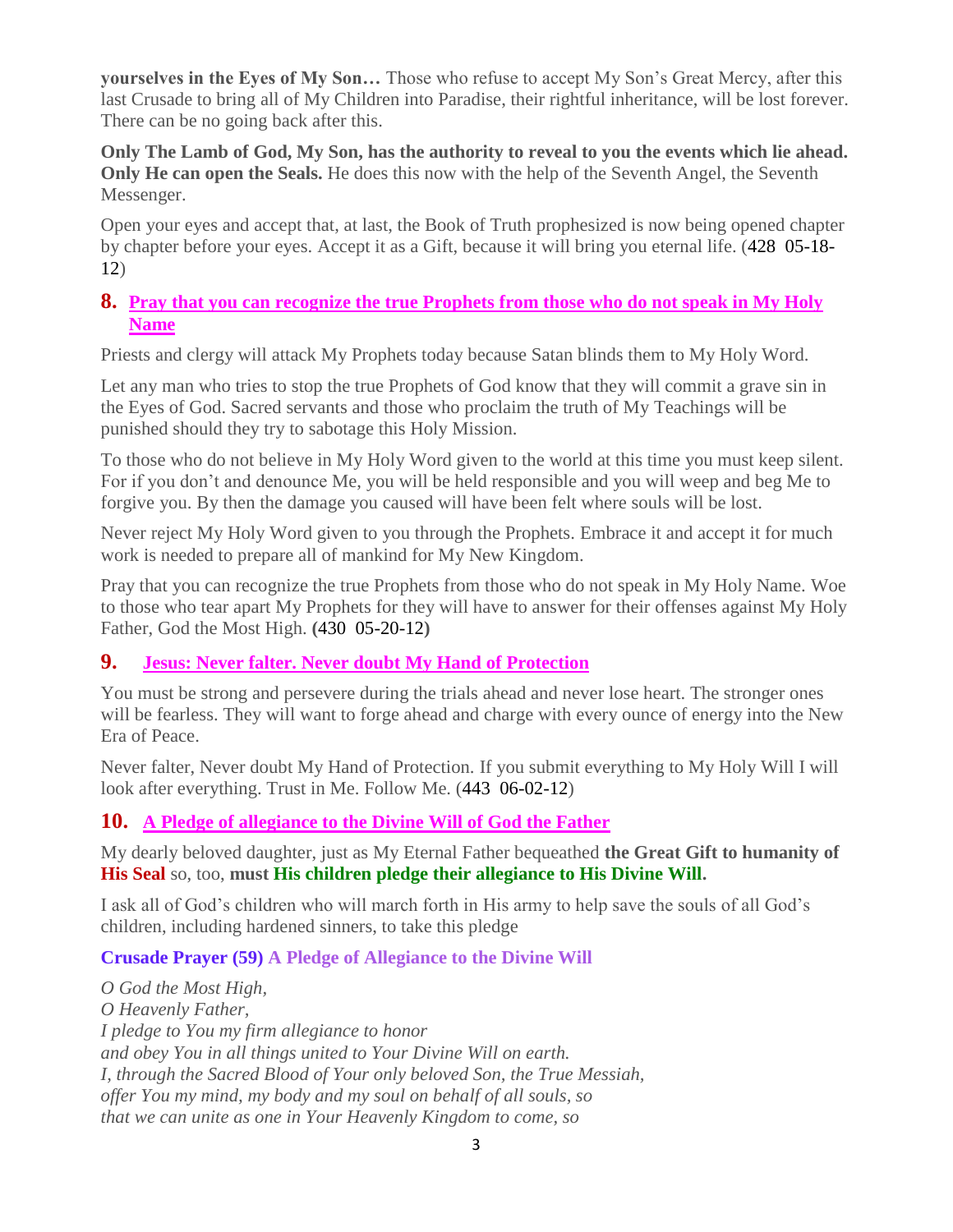*that Your Divine Will is done on earth as it is in Heaven. Amen.*

You must pledge your souls to My Heavenly Father as a token of your Faith and in memory of My Death on the Cross so that each of you will drink from the Cup of Salvation. (455 06-13-12)

### **11. [Jesus reveals Plenary Indulgence for total absolution](http://www.thewarningsecondcoming.com/jesus-reveals-plenary-indulgence-for-total-absolution/)**

They must say this prayer for **seven consecutive days** and they will be given the gift of total absolution and the Power of the Holy Spirit.

*O My Jesus, You are the Light of the earth; You are the Flame that touches all souls; Your Mercy and Love knows no bounds. We are not worthy of the Sacrifice You made by Your death on the Cross. Yet we know that Your Love for us is greater than the love we hold for You. Grant us, O Lord, the Gift of Humility, so that we are deserving of Your New Kingdom. Fill us with the Holy Spirit, so we can march forth and lead Your army to proclaim the Truth of Your Holy Word and prepare our brothers and sisters For the Glory of Your Second Coming on earth. We honor You; We Praise You. We offer ourselves, our sorrows, our sufferings as a gift to You to save souls. We love You, Jesus. Have Mercy on all Your children wherever they may be. AMEN* (320 01-31-12)

#### **12. [God the Father: Rise now, and accept My Seal, the Seal of the Living God](http://www.thewarningsecondcoming.com/god-the-father-rise-now-and-accept-my-seal-the-seal-of-the-living-god/)**

I promise you, that the persecution will be swift, and that you will be protected. For I now bequeath the Seal of My Love and Protection. With this, you will escape the notice of those who will cause hardship in your countries. **My Seal is My promise of Salvation**. My Power will surge through you, with this Seal, and no harm will come to you. **(See the** *Crusade Prayers Book***, Crusade Prayer (33)).** (342 02-20-12)

# **13. Importance of Humility**

Humility is a term many of My children understand through My teachings. While many of My followers understand why it is important they are confused as to what it really entails. Humility means sincerity. It means accepting, with dignity, the trials, challenges and abuses you will find yourselves facing especially when you come in My name. My best advice is this. Think of yourself as a child, a simple innocent child with no knowledge of the evil society that you would normally experience as an adult. Communicate at all times in your prayers to Me through the eyes and the heart of a child.

Keep prayers and communication simple. I do not expect you to recite all prayers handed down out of love to the world. Look up and share your problems with Me. Share your sufferings. Give them over to Me. You will be rewarded greatly when you accept sorrow or suffering in your lives for Me. You may not realize this but when you do you are saving many souls and are paving the way for them to enter Heaven. This fact will not be revealed to you until you, too, enter Heaven where you will experience the glory of your generous gift to Me.  $(40 \t 01-14-11)$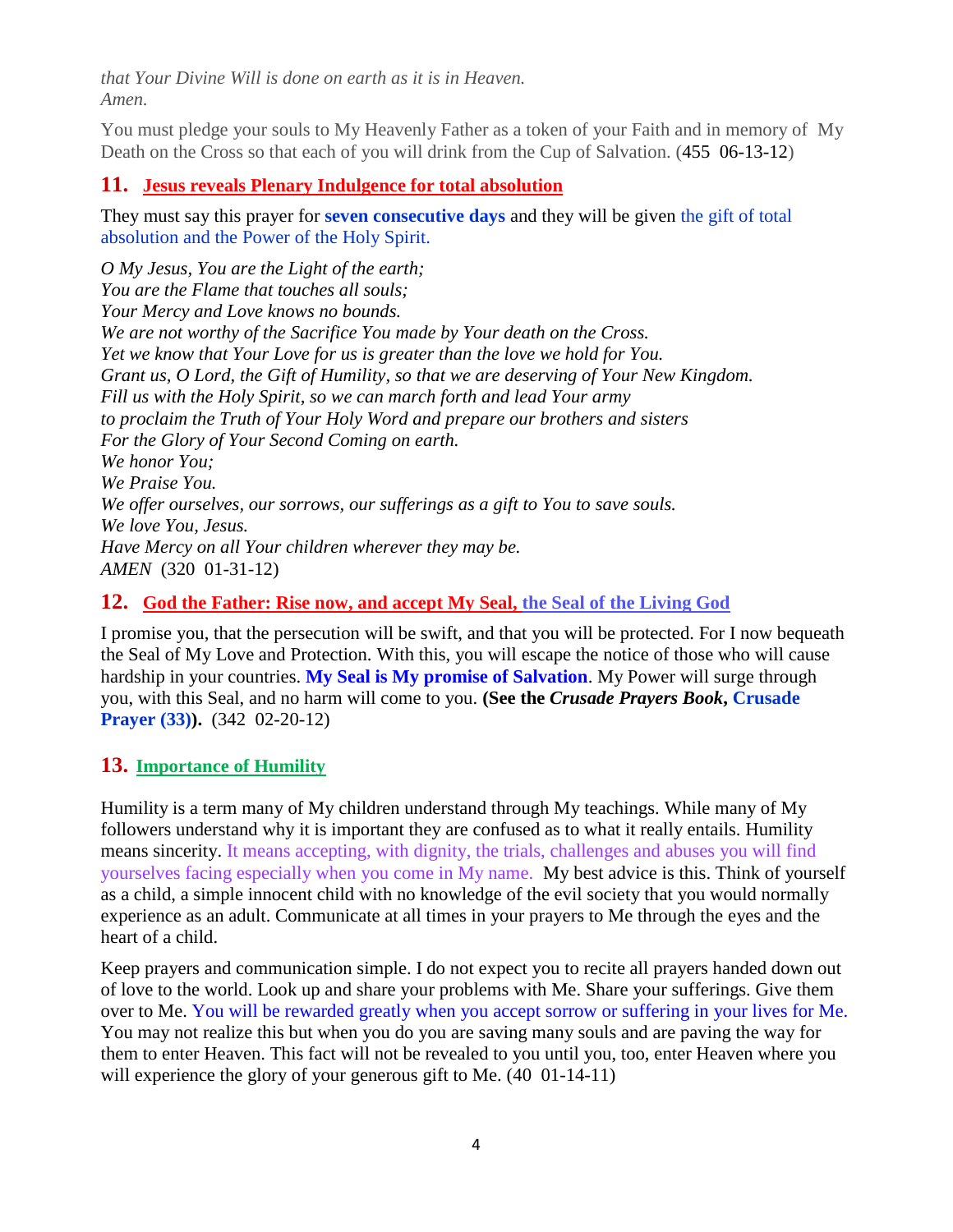#### **14. Humility is necessary to enter Heaven**

Humility, where you accept that you must serve your maker and creator first, is what is truly important. By declaring your nothingness you proclaim the Glory of God.

Humility is a virtue which is not only precious in My eyes but which is an important part of your spiritual development. It means placing others before yourself for the Glory of God. Yet it is so easy to fall into a state of pride so quickly. (76 04-29-11)

#### **15. Lead simple lives**

Live simple lives, children, and do everything in moderation. When you eat, drink, sleep, rest and relax ensure that it is done in moderation. Once your physical needs are met, you should not continue to seek more as its saps your spirit. Penance, My children, is vital to your becoming closer to Me. By this I mean personal sacrifice. Fasting is just one example of penance. I preached the importance of Penance during My time on Earth. So too did My precious prophet St John the Baptist. (41 01-16-11)

#### **16. Prepare for the Warning**

Repent all of you to save your souls. Prepare for The Warning immediately because, for those of you who are not in the state of grace, you may not survive it. (51 03-05-11)

#### **17. Do not accept the Mark of the Beast**

These people (Satan followers) will now control each of you through a global currency and your country´s indebtedness. No country will escape their clutches. Please heed My word. Your money will be worthless. Your access to food and other necessities will only be possible through the Mark, the identification I spoke about. Please, please do not accept this Mark because you will be lost to Me. This mark will kill you, not just physically but spiritually. Remain outside of this jurisdiction. Start planning your food stock piles, blankets, candles and water now, if you want to avoid receiving The Mark. The Mark of the Beast. (67 04-17-11)

Do not accept the Mark. If more of you do not accept then you are stronger in numbers. This Mark – the Mark of the Beast will be your downfall … Do not let the Anti-Christ, for all his convincing charm, win over your souls ... Do not accept the Mark because if you do, you will come under his evil hypnotic influence. (10 11-15-10)

#### **18. Prepare now to avoid taking the Mark of the Beast**

Many events both on earth and in the Heavens are now about to take place which will turn the course of history. Prepare all of you during this time. I have told you before that money will be scarce, so please try to prepare your families for survival so you won't have to accept the Mark. Please do not ignore My pleas.

Prayer groups are vital now to protect yourselves and save the world from the persecution of Global political, banking and so called Human Rights Organizations. Their goal is one of power and control over you, my children, although many of you cannot see this. You will though in time. And that time is close. Start preparing for your future survival now and keep in prayer for I will offer My special graces for protection to all of you. Please do not be frightened for all that will really matter will be your allegiance to Me.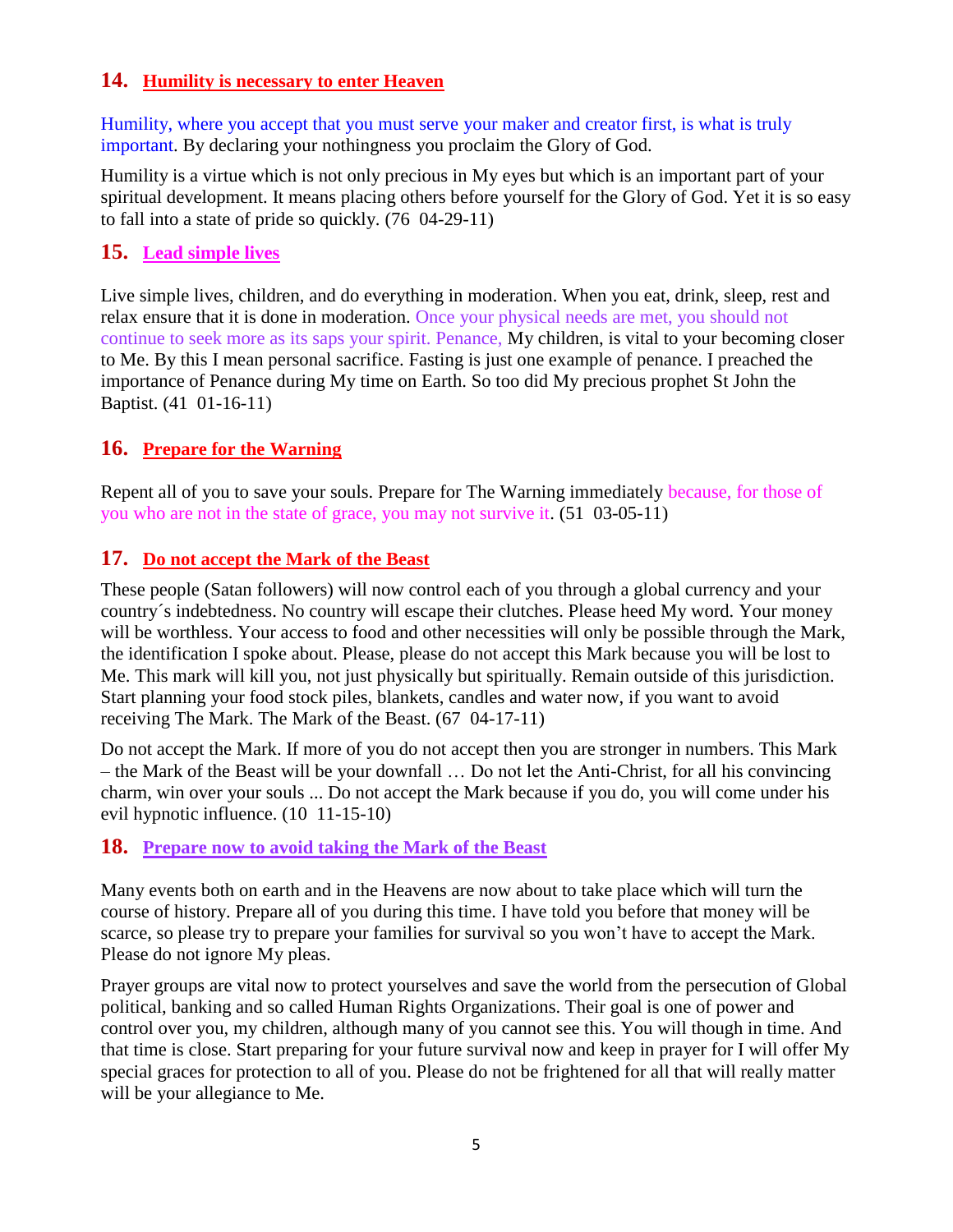As the One World Order takes control of the Middle East, you will be astonished at how many countries will be under their control. How many innocent souls will believe that these new regimes will offer them freedom. But this will not be the case. (78 05-01-11)

# **19. Do not be panic or fearful of anything**

Many people, when they witness these prophecies coming to light, will panic and will be terrified in many instances. But there is no need to fear because this period will be short lived. And then will come the new Heaven and Earth where you will all live peaceful, long and blissful lives in union with Me. (68 04-17-11)

Do not be frightened. For many of you, frightened for the future and your families, I have this to say. As the time comes, you and your families will be lifted with Me, in the blink of an eye, to the Heavens. Then, you will receive the gift of Eternal life when Heaven and Earth become one. (9 11- 15-10**)**

There is nothing to fear in this world, if you will trust in Me completely. I have wonderful plans for all of you who come closer to My Sacred Heart. The most precious Gifts await you. Have no fear of worldly unrest. For I will protect all those who believe in Me, and provide for your needs of the flesh. Trust in Me, the Lord of Mankind, sent, yet again, to salvage you from eternal darkness. (75 04-28-11)

#### **20. [Never take unfair advantage of others even in business, politics or any walk of life](http://www.thewarningsecondcoming.com/never-take-unfair-advantage-of-others-even-in-business-politics-or-any-walk-of-life/)**

See everyone you meet in your life, through the eyes of God. Each person was created by God. Each brought into the world through the love of God. Even though certain souls are born with a severe cross to bear they are presented into the world by God with love. Love each other, despite the faults of each other, in honor of My Father.

Search out each face and look upon it as if you are seeing this person in the eyes of God**.** Only then will you find it easier to refrain from judging others. Try to find the best and the good in everyone. Show love and kindness to each other. **(**396 04-19-12**)**

#### **21. [Even those who commit terrible sin are loved by God, the Father](http://www.thewarningsecondcoming.com/even-those-who-commit-terrible-sin-are-loved-by-god-the-father/)**

Each one of you is a child of God. Because of this, you are abused, tormented and hurt by Satan and his demons. To those hardened sinners, members of Satan's army, who know that God exists but who chose to idolize the Beast, know this. No matter how much homage you pay Satan, remember, he does not love you. He hates you and will destroy you. His promises to offer you a paradise, both on earth and beyond, are empty lies.

Only I, your beloved Jesus, can save you. My Mercy is so great that I will forgive you anything when you feel remorse. Hurry come to Me now. Do not waste one second for your future happiness is at stake. I promise you eternal life, peace, love, joy and a beautiful Paradise where you will be loved, cherished and where you will want for nothing.

If you are involved, at this time, in a web of deceit and evil from which you cannot escape then I ask you to call on me by reciting this

#### **Crusade Prayer (46) Free me from the chains of Satan**

*O Jesus, I am lost. I am confused and feel like a prisoner caught in a web I cannot escape from. I trust You, Jesus, to come to my aid and free me from the chains of Satan and his demons.*

*Help me for I am lost.*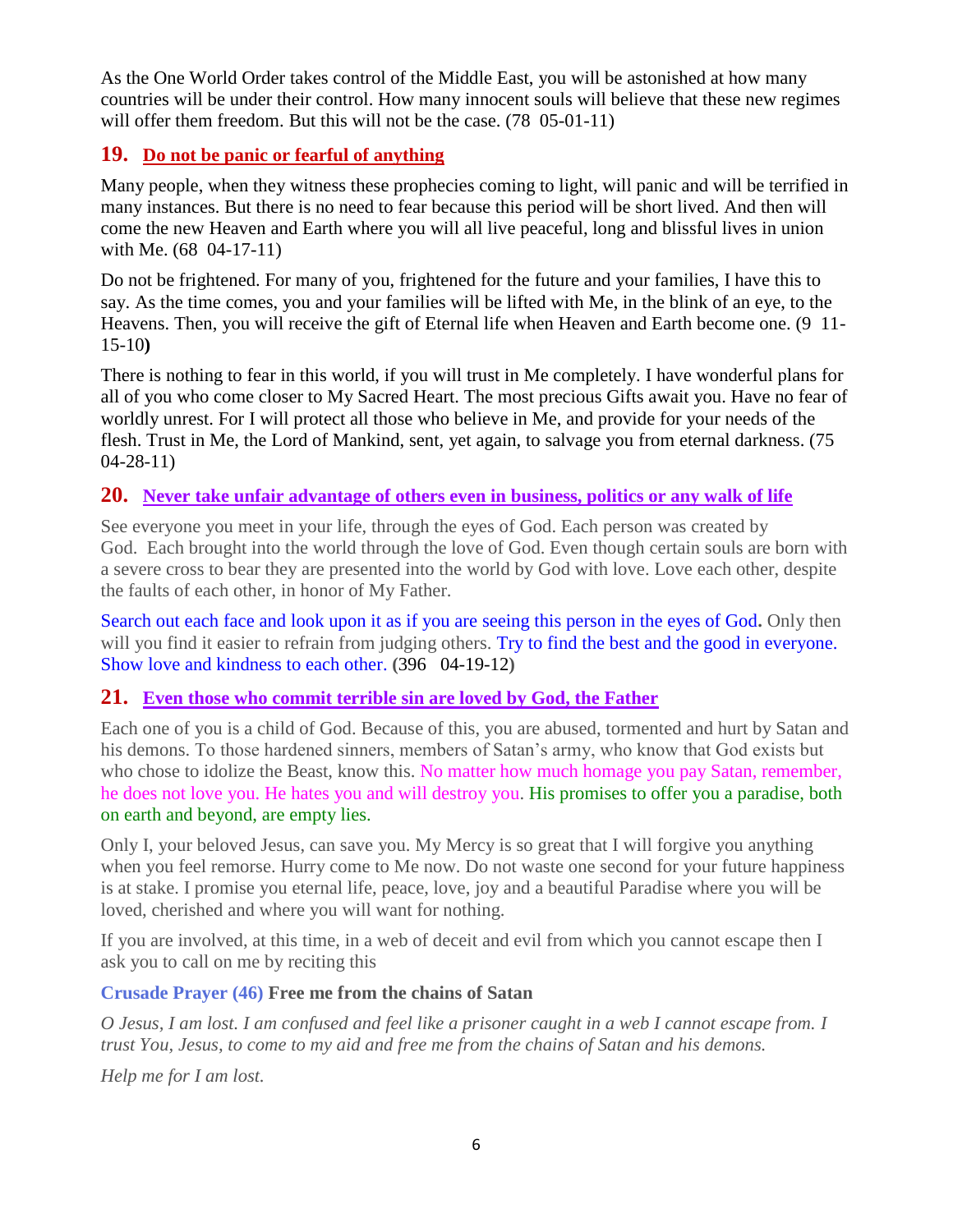*I need Your Love to give me the strength to believe in You and trust in You, so that I can be saved from this evil and be shown the Light, so I can find peace, love and happiness at last. Amen.* (397 04-20-12)

# **22. [Call on non-believers to turn](http://www.thewarningsecondcoming.com/call-on-non-believers-to-turn/)**

Today I wish to call on all those non-believers and those weak of faith. In particular I call out to those so submerged in the ways of materialism and those living in a cocoon of riches with no time for their spiritual well-being… How I yearn for you, children, to know Me and understand how your worldly possessions have placed a veil of armor which blocks you from the light of the truth.

Please open your minds and draw towards me so I can take you and all those close to you with me and the rest of mankind into the New Paradise. (263 12-07-11)

#### **23. [Confess your sins now –](http://www.thewarningsecondcoming.com/confess-your-sins-now-do-not-be-frightened/) do not be frightened**

My children and all My followers, just remember the one thing that I want you to focus on. **Warn the others to seek redemption before The Warning. They must confess their sins now and must not be frightened.** Instead they must rejoice. There are only a few months left for this Great Act of My Mercy. Do not waste time. (127 06-29-11)

#### **24. [You do not belong to Satan; you belong to Me and](http://www.thewarningsecondcoming.com/you-do-not-belong-to-satan-you-belong-to-me-and-my-eternal-father/) My Eternal Father**

When you see My flames of glory in the skies be joyful. Any doubts you ever had about the existence of God the Father will disappear. To benefit from the graces that The Warning will bring to your soul so that you can be saved, **you must appear little in My eyes and ask Me to forgive you** for your sins. My love will then flood your soul and you will come back to Me and your rightful home. (152 07-30-11)

#### **25. [Convert others at every opportunity](http://www.thewarningsecondcoming.com/convert-others-at-every-opportunity/)**

Convert others in your everyday lives through ordinary conversation. This way people will be more receptive… The more questions you ask of them, the more these people will begin to evaluate their own answers. You will not convince everyone of the truth. However every attempt on your part will raise you up in My eyes … Conversion, My children, will save souls. When a conversion takes place this then spreads to those friends and acquaintances of the person who has been converted. Conversion spreads conversion. (73 04-24-11)

#### **26. [Pledge your allegiance to My Divine Mercy](http://www.thewarningsecondcoming.com/pledge-your-allegiance-to-my-divine-mercy/)**

I live in each one, each of you. I know what is contained in your hearts and souls. By giving Me your pledge of Mercy for your brothers and sisters you will receive special graces. **(**72 04-24-11**)** 

#### **27. Prayer to receive the Gift of the Holy Spirit**

My Mercy, as I have said, knows no bounds. Filled now with the Spirit of light and holiness you, all My followers everywhere, must be brave now and proclaim My word to all you come into contact with. Dismiss the scorn you may experience for it is too important now to ignore My pleas for conversion.

Hear My prayer now to give you the encouragement you need:

*"Fill me now, Oh Lord, with the gift of the Holy Spirit to carry your most Holy Word to sinners who I must help save in your name. Help me to cover them, through my prayers, with your precious blood so that they can be drawn to your Sacred Heart. Give me the gift of the Holy Spirit so that these poor souls can revel in your New Paradise."*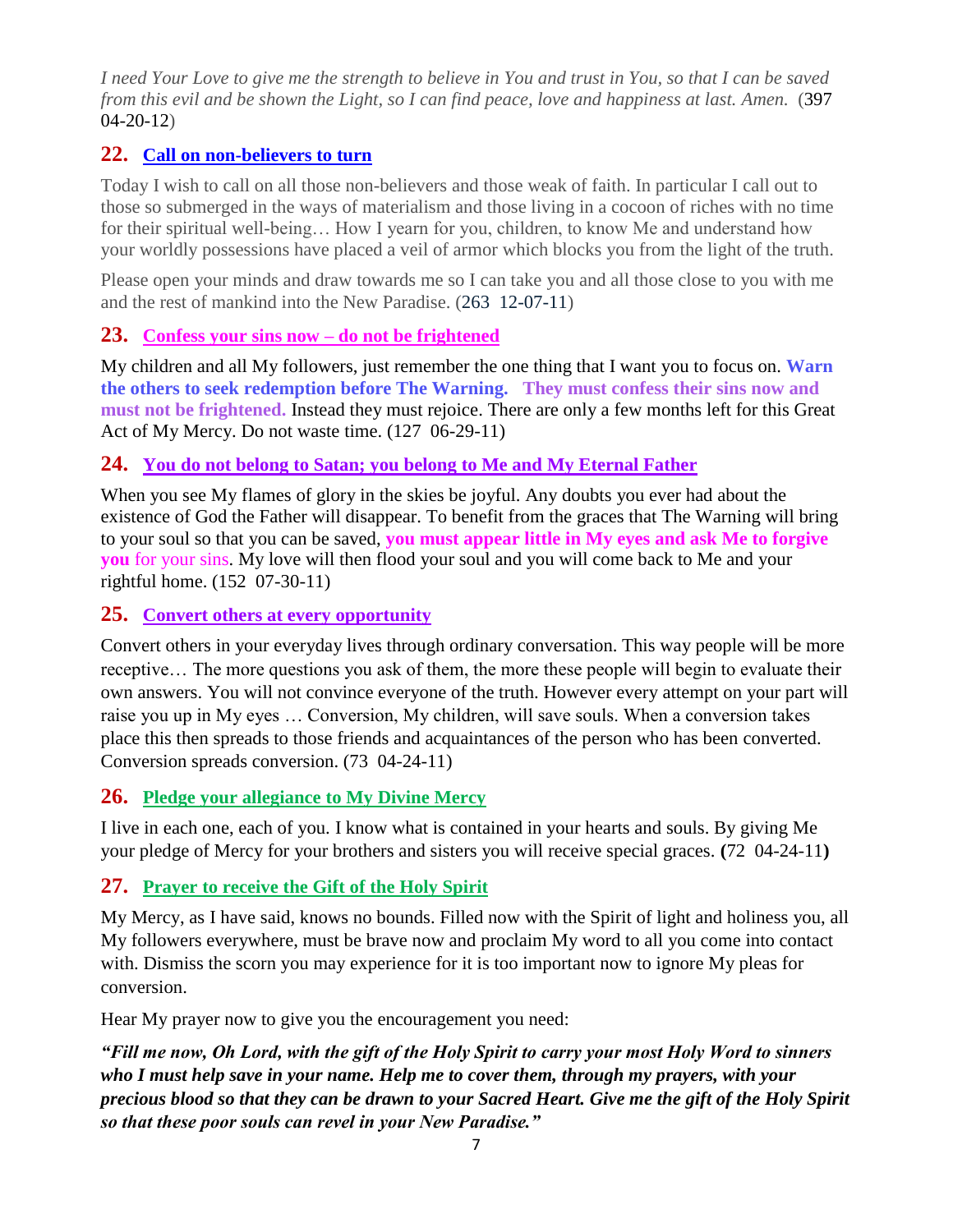Say this prayer every day after you recite My [Divine Mercy](http://www.enddays.net/divine-mercy-chaplet/) and you, through your allegiance to Me, will help save My children.  $(81 \t 05-10-11)$ 

#### **28. Special Graces for those who spread conversion**

For all of you who spread conversion, special graces will be given to you and a very special place will be reserved for you in My Father's Kingdom. Go now and allow the Holy Spirit to flood your souls to help Me save mankind. (81 05-10-11)

#### **29. [Dealing with Financial Hardship](http://www.thewarningsecondcoming.com/dealing-with-financial-hardship/)**

I am waiting now. Ask me to help you and I will supply your basic needs. I will always provide you with what you want. But you must ask me first. Never keep your worries to yourself. Share them with Me. Hand Me over all your concerns. I will respond immediately. For this will fill me with joy when you trust in me completely. (97 05-26-11)

#### **30. Put your families first before everything**

The blessings bestowed on man who seeks forgiveness will be given to these people's families. Every soul who prays to Me now and asks Me to save their closest family and friends will receive My mercy in abundance… Relax now, My children. Accept My word. Live your lives as I expect you to. Put your families first before everything. They must never be neglected on My behalf. (198 09-21-11)

#### **31. Prepare your family for The Warning**

My dearly beloved daughter, prepare your family for The Warning. Ask My children everywhere to seek forgiveness for their sins. Their request must be from the heart. If not, they will suffer the **burning pain of Purgatory** during My Divine Mercy Illumination when I will face each and every one of you.

For those of you who know and love Me, please prepare now for My greatest gift. **Obtain blessed candles and Holy Water** and be ready so you can join in the prayers with the saints in Heaven to help redeem the souls of all of My children around the world.

For the first time in your lives, **you will be truly alone in My company**. Without a sound you, will witness My Crucifixion and for unbelievers they will then finally understand the truth of My suffering for mankind.

You, My children, will understand and welcome My great gift of mercy, and **you will be given a strength known only to the saints in Heaven.** This strength will forge the backbone of My new army on earth afterwards. **This great army will save millions of other souls** from the clutches of the army led by the Anti-Christ. Prayer now will save and help convert millions during this crucial time since the creation of mankind. (200 09-22-11)

#### **32. The Warning must be followed by prayer**

It is important, however, to remember one important lesson regarding The Warning. This great event, when all of you will see not only your sins as I see them but will understand the truth about the next life, must be followed by prayer.

Sadly many will fall back into sin afterwards. Now is the time to prepare to avoid this situation by praying My [Divine Mercy](http://www.thewarningsecondcoming.com/divine-mercy-chaplet/) chaplet every day of your lives. By getting into the habit of praying this powerful prayer, you will retain the level of conversion and faith which will sweep the world thereafter.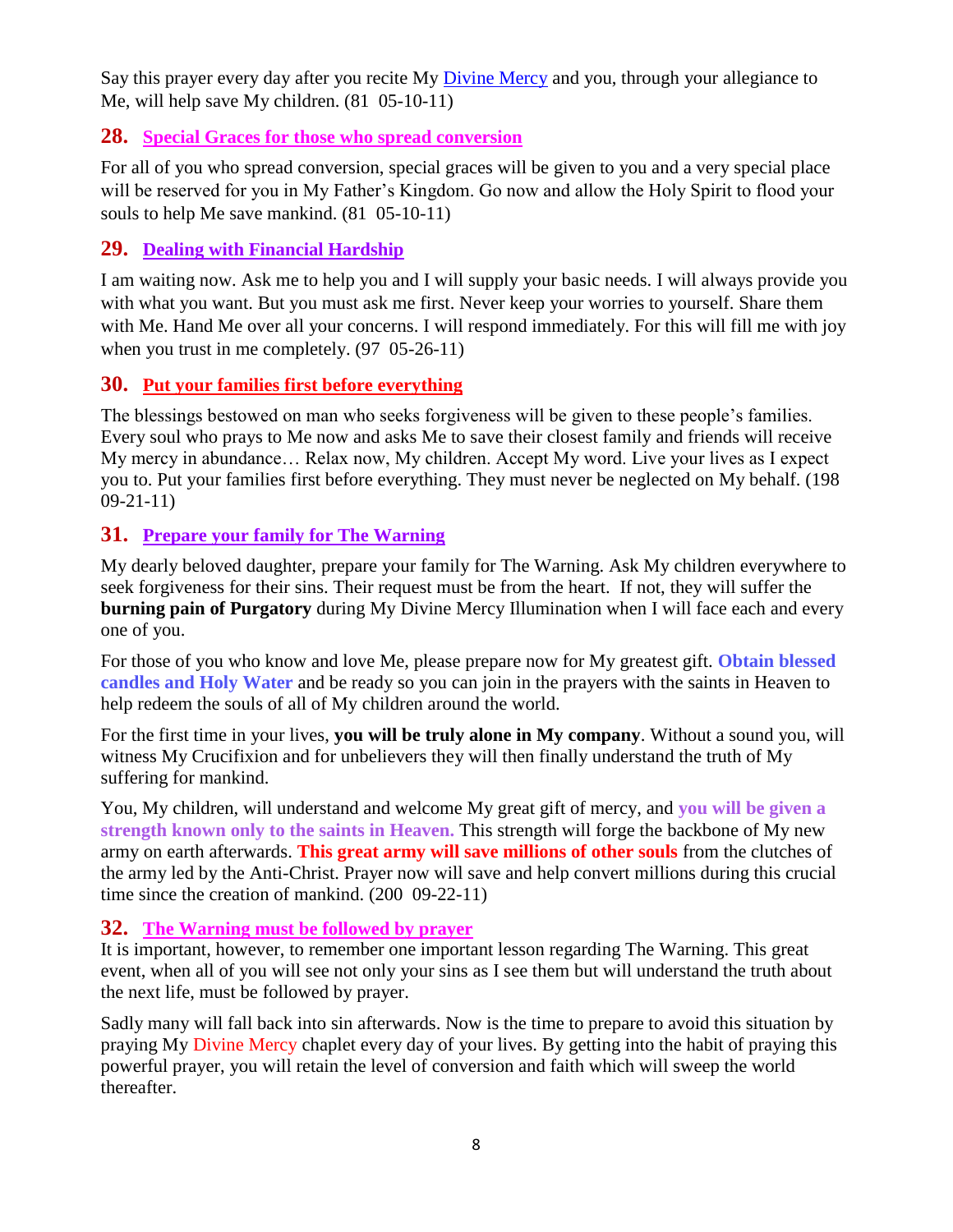How powerful My [Divine Mercy](http://www.thewarningsecondcoming.com/divine-mercy-chaplet/) is. So many of you still do not understand the significance of it. Many, sadly have never heard of it before. (72 04-24-11)

#### **33. Be self-sufficient. Begin to grow your own food**

Do not rely on food suppliers. Prepare now for the future. Start collecting food and planting your own. Stock up as if a war is coming. Those who do will be alright. Prayer and devotion will strengthen your souls and save you from these people's evil ways. Never let them control your mind or beliefs through their insistence on introducing laws designed to destroy families. (20 11-26-10)

Begin to grow your own food. Save what food you can and put it away. Begin to plan now as if awaiting a storm. (14 11-20-10)

As a global power takes over gently, with a false compassion, they will, My daughter, aim to control your freedom to live, eat and pray. That is why My people must strive to become selfsufficient. Grow your food. Find shelters, in time, where you can meet to give homage to your Divine Savior. Just keep strong. Don't tell too many people why you are doing this. (18 11-23-10)

Be wary of Global rule in any shape, size, form or code. Look at your leaders carefully and those who control your daily access to money which will feed you and keep you alive. You need to stock pile food now. (10 11-15-10)

#### **34. Plan your food supplies now**

**Plan your food supplies now. Grow and buy seeds that will keep you alive. Buy silver coins or gold so that you can buy what is necessary.** Most importantly find locations where, as a group, you can meet to offer the Holy Sacrifice of the Mass. For in time your churches will be burned to the ground… Plan to have blessed candles in your home. Stock up now for they will keep you in the light of protection. Unless you wish to become a slave to this hideous doctrine then you must plan now. Buy gas stoves, blankets, dried and tinned food, water purification tablets, candles along with religious images to sustain you and your families during The Great Chastisement which will follow the Warning. (135 07-08-11)

#### **35. Foretold events connected with the Secret of Fatima**

Our Lady said:

1. Your money will be worthless and the only way to trade will be in gold or silver.

2. You will need to pray in groups and find a sacred servant, brave enough, to stand up before the Persecution

3. You must find shelters for prayer because your churches will be sold for monetary gain.

4. Hold onto Scripture, you may never have read them before, but be assured copies will be impossible to buy in the future

5. Set up prayer groups to pray for the salvation of mankind. In three years' time you will understand why this is important. (36 01-01-11)

#### **36. [My Holy Eucharist must still be received by you. You must not stop your daily Sacrifice,](http://www.thewarningsecondcoming.com/my-holy-eucharist-must-still-be-received-by-you-you-must-not-stop-your-daily-sacrifice-as-it-will-not-be-you-who-will-be-forced-to-make-this-decision/)  [as it will not be you who will be forced to make this decision](http://www.thewarningsecondcoming.com/my-holy-eucharist-must-still-be-received-by-you-you-must-not-stop-your-daily-sacrifice-as-it-will-not-be-you-who-will-be-forced-to-make-this-decision/)**

It will be declared to become a different kind of sacrifice to God and you will know, instantly, when it will happen, for the practice of the Holy Mass will be stopped by the False Prophet. In the place of the Holy Mass will be a one-world pagan ritual and you, My beloved followers, blessed with the Gift of the Holy Spirit will recognize it, for what it will be.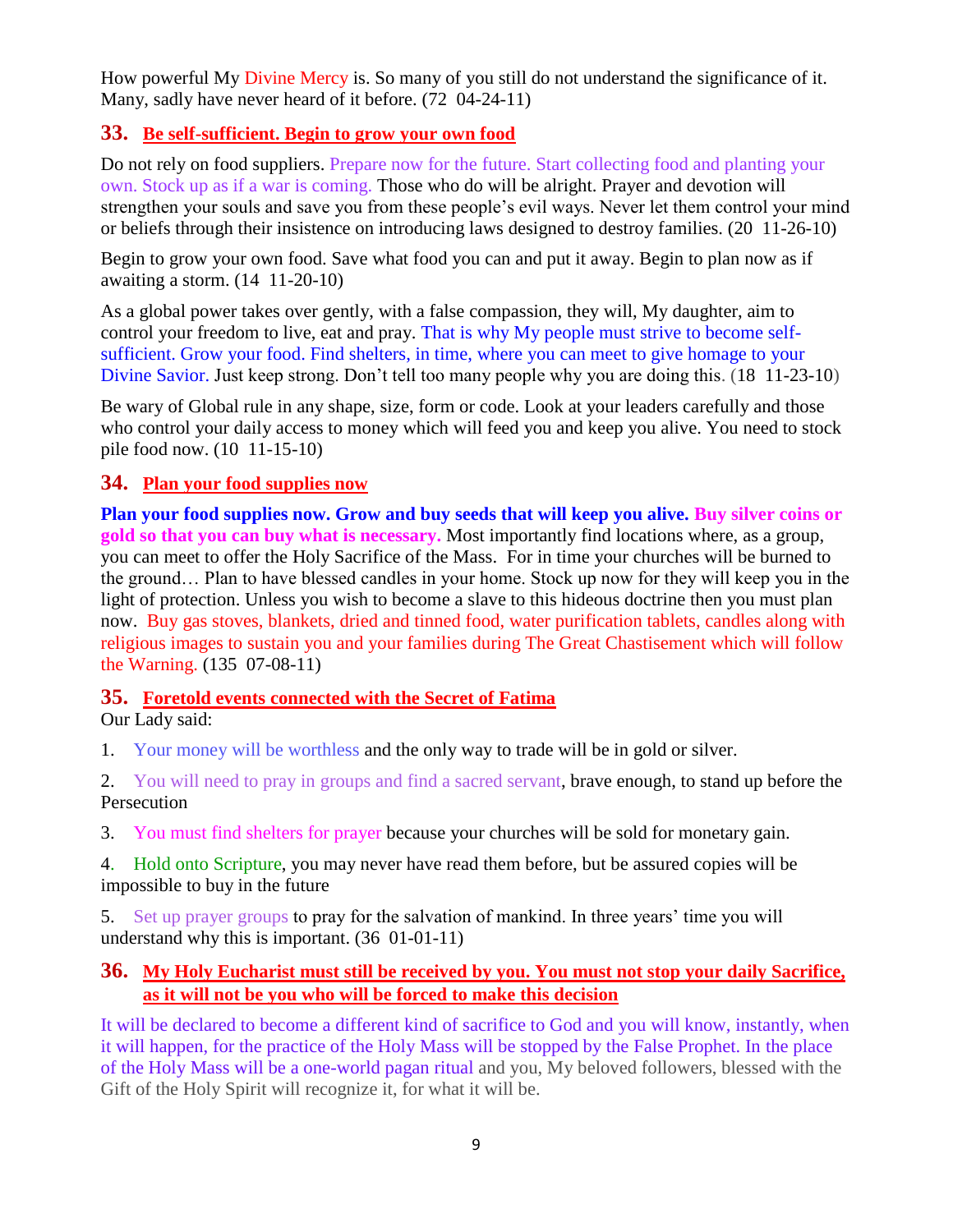You must never ever abandon the Church I gave to the world, which is based upon My Teachings, and the Sacrifice of My death on the Cross, presented to you with the most Sacred Gifts.

You, My beloved followers, are My Church. My beloved priests and clergy, blessed with the Gift of the Holy Spirit, will never forsake Me. Nor, will they forsake you. And so, My Church will live on, as it can never die. The Church is My Body on earth, and therefore, can never be destroyed. Yet it will be crushed, tormented and discarded and then left in the wilderness to die. While every attempt to destroy every last morsel of life will be made by My enemies, My Church will rise again. But remember, it will never die, although it might appear this way.

#### My Church on earth will be reduced in size and will become, through no fault of its own, the remnant army.

My True Vicar, discarded, will fight to lead God's children to the best of his ability. It will be I, Jesus Christ, who will guide you, lift you and deliver you from the evil, which will be forced upon you; an evil, which will come to an abrupt and terrible end, for all those who side with the Antichrist and his slaves. **(**713 02-27-13**)**

#### **37. [God does not expect you to spend your time ignoring day-to-day matters or the time you](http://www.thewarningsecondcoming.com/god-does-not-expect-you-to-spend-your-time-ignoring-day-to-day-matters-or-the-time-you-spend-with-family-and-friend/)  [spend with family and friends](http://www.thewarningsecondcoming.com/god-does-not-expect-you-to-spend-your-time-ignoring-day-to-day-matters-or-the-time-you-spend-with-family-and-friend/)**

So many people, who do not accept that life on Earth is but just a small part of their spiritual journey towards My Kingdom, are wasting so much precious time. The time I refer to is that given to you by God, in which you must live according to His Commandments, if you are to achieve Eternal Life. If you do not accept God, then you cut yourself away from Him. Laughter is good. Companionship is important. Enjoying a fulfilling life is good, once you show humility and praise for God and then offer thanks even for the smallest of pleasures. Any Gifts you receive in this life, for the good of others, can only come from God. How you use these Gifts will be important in the salvation of your soul, when the Gifts provided by God are shared with others. Some are given great talents, but all souls are born with Gifts. They are meant to help you to help others.

It is important to try and show much love and compassion to each other, just as you would expect to be treated by Me, when I come to Judge. Every day you must ask yourself, for every deed you carry out, would this please God? Am I doing enough to follow God's Commandments? Am I breaking the Laws of God, and if so, what will the consequences be?

Every single request made to God, if it is for the good of your soul and for the needs of those who you love, is always answered. (814 06-14-13)

#### **38. [Mother of Salvation: The Medal of Salvation](http://www.thewarningsecondcoming.com/mother-of-salvation-the-medal-of-salvation-offers-the-gift-of-conversion/) offers the Gift of Conversion**

My Image is to be created and a Medal struck where, on one side, I am to be placed with the sun behind my head and where twelve stars woven into a crown of thorns sits on my head. On the reverse side of the Medal, I wish to depict the Sacred Heart of my Son with the Two Swords of Salvation, which are to be crossed on each side.

All those who receive the Medal of Salvation must recite this **Crusade Prayer (115) For the Gift of Conversion:**

*O Mother of Salvation, cover my soul with your tears of Salvation. Rid me of doubts. Lift my heart, so that I will feel the Presence of your Son. Bring me peace and solace. Pray that I will be truly converted. Help me to accept the Truth and open my heart to receive the Mercy of your Son, Jesus Christ.*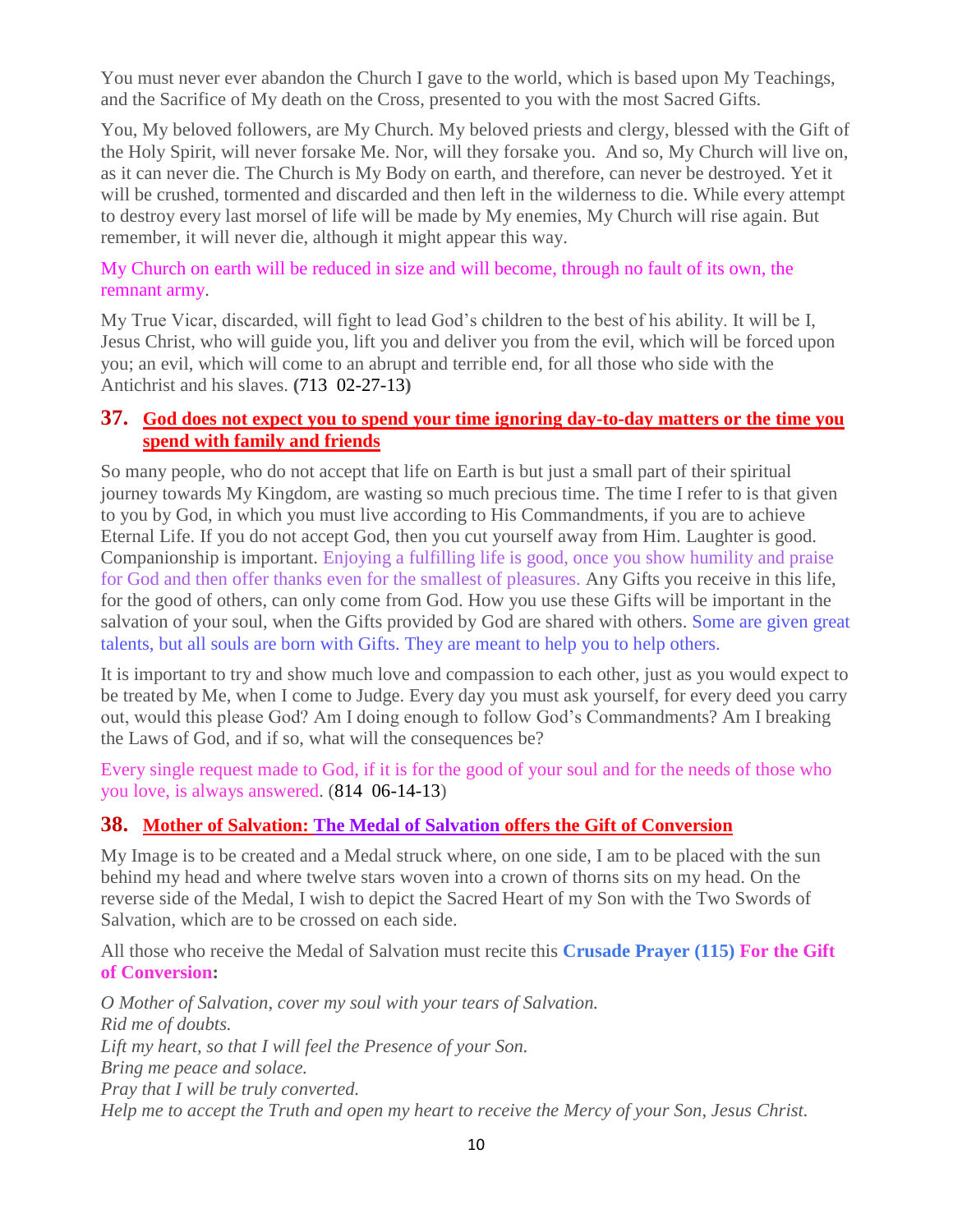*Amen.* (841 07-18-13)

#### **39. [A soul cannot be made whole again until it recognizes the Greatness of God](http://www.thewarningsecondcoming.com/a-soul-cannot-be-made-whole-again-until-it-recognises-the-greatness-of-god/)**

God does not need man. It is only because of His Love for man that He sends Me, His beloved Son, once again to bring them the Eternal Life, which He has promised. This is why He is Patient. This is why He turns a blind Eye to sin, in hope that His children will turn to Him and accept His Love… God does not need man. It is only because of His Love for man that He sends Me, His beloved Son, once again to bring them the Eternal Life, which He has promised. This is why He is Patient. This is why He turns a blind Eye to sin, in hope that His children will turn to Him and accept His Love. (867 08-09-13)

#### **40. Take My Message. Press it close to your heart and ask: "Jesus, is this You? Am I truly in need of Your Help?" and I will give you the answer** (950 10-31-13)

#### **41. [Mother of Salvation: As Christians, you must prepare to fight for your Faith](http://www.thewarningsecondcoming.com/mother-of-salvation-as-christians-you-must-prepare-to-fight-for-your-faith/)**

Every sin that is committed hurts my Son and every mortal sin is felt as a vicious blow inflicted upon His Body. For every act of heresy committed, it is as if another thorn is plunged into the Crown of Pain, which He already endures… When you accept the pain of abuse and ridicule, which you can always expect when you walk in union with my Son, many Graces are given to you… My Son can only truly immerse Himself in the souls, which are open to Him and who are without pride, malice or self-love. But as soon as He resides fully in such souls, the Light of His Presence will be felt by many with whom they come into contact… When the Evil One fails to tempt these souls, his fight against them will become even fiercer and he will infest others in order to attack them; abuse them and slander them… It is important that all Christians remain alert to the plans which have been drawn up by Satan, to devour the souls of those who love and serve my Son… You must seek the Sacrament of Reconciliation as never before, because without it, you will find it impossible to withstand the infestation that is being wielded in the world at this time against Christianity... Remind yourselves, dear children, of everything that my Son taught you, because His Word is to be challenged until it will become unrecognizable**.** Come and ask me, your beloved Mother, the Mother of Salvation, to pray for each one of you, so that you can remain loyal to the Truth, by reciting this Crusade Prayer (151) to defend your Faith. (1,127 05-22-14)

#### **42. [You must never reject God because of the evil acts of those who falsely claim to serve](http://www.thewarningsecondcoming.com/you-must-never-reject-god-because-of-the-evil-acts-of-those-who-falsely-claim-to-serve-him/)  [Him](http://www.thewarningsecondcoming.com/you-must-never-reject-god-because-of-the-evil-acts-of-those-who-falsely-claim-to-serve-him/)**

Religions which camouflage hatred and demonize other denominations do not serve God. When men use Me, Jesus Christ, as a shield to hide behind, in their quest to murder and slaughter innocents, this is the greatest sacrilege… God is Love. He does not condone hatred of any kind. If and when you see people using the cloak of religion to inflict pain upon others, for whatever reason, you must know that this has nothing to do with love for God. Hatred comes from Satan and he spreads his venom amongst religious radicals, in order to vent his anger against God… Hatred is careful to disguise itself… Churches of different denominations, all over the world, have been infiltrated by God's enemies from within… This is why the world has been plunged into hatred, corruption and wars, because Satan's plan is to destroy every religion, which honors the True God. (1,157 06-29-14)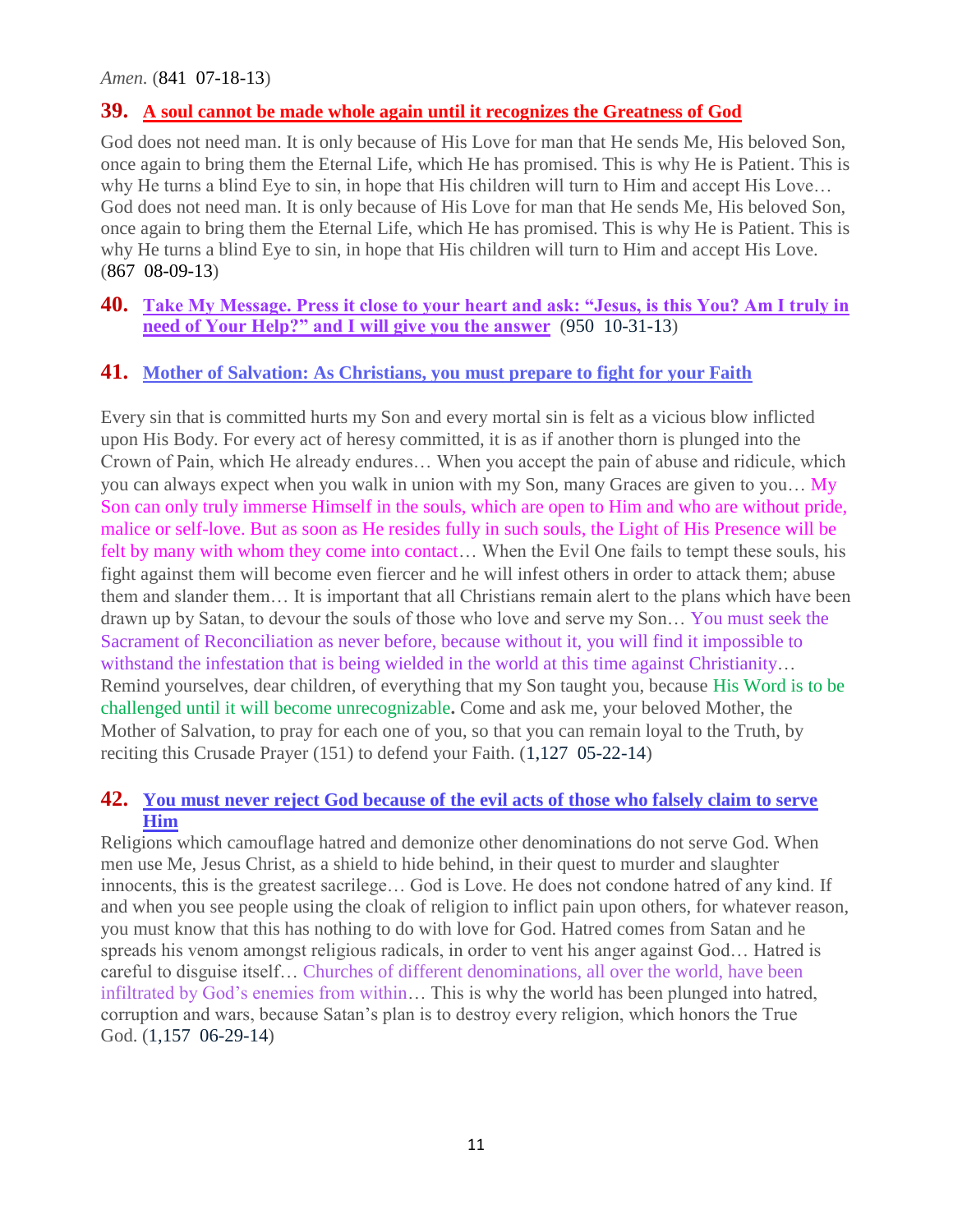#### **43. Knowing [what I taught is, in itself, no good, unless you love one another as I love you](http://www.thewarningsecondcoming.com/knowing-what-i-taught-is-in-itself-no-good-unless-you-love-one-another-as-i-love-you/)**

Unless God's children listen to the Word of God, digest the Truth and obey the Commandments of God, they will be empty and lacking in spiritual peace. It is only by allowing yourself to listen to what the Word of God promises, can you expect to thrive or find peace… If you know Me, you will love others, no matter what sins they are guilty of. You will never judge others in My Name, for that is not your right. (1,166 07-13-14)

#### **44. [When you trust in Me it must be free of any condition](http://www.thewarningsecondcoming.com/when-you-trust-in-me-it-must-be-free-of-any-condition/)**

To trust in Me takes great effort on the part of souls. When you trust in Me, it must be free of any condition or on your own terms. When you say you love Me there are many stages involved. The first stage is one of belief and love for all that I taught and because of Who I Am. The second is inspired by love for My Teachings and a deep compassion for Me. The third stage occurs when you are in full union with Me, when you feel My Love, My Pain, My Sorrow and understand – without knowing why – what it means to be a true child of God. It means acknowledging that I Am the Beginning and the End and that all comes from Me. When you love Me with an open heart, like that of a child, you will love Me without condition. You will know that I will come to your aid when all feels hopeless, you will know that My Love for man is ceaseless, free of malice, free of discrimination and that not one sinner will I reject – no matter what they have done. Please recite this Crusade Prayer (161) *For confidence and peace* whenever you feel separated from Me and I will come to your aid. I will fill you with a Peace that cannot, nor ever will, be found anywhere in this world**.** (See the Crusade Prayers booklet) (1,173 07-23-14)

#### **45. [Worry about your own soul first then pray for others](http://www.thewarningsecondcoming.com/worry-about-your-own-soul-first-then-pray-for-others/)**

Do not come before Me ever and tell Me that one soul is not worthy of Me. Do not denounce another person before Me and declare him to be evil; for who are you but just a sinner in My Eyes?**..** When will you truly accept My Teachings? Why do you say you are of Me when you show hatred to others? You will never become worthy of My Kingdom until you discard your cloak of self-righteousness and your armor of pride. (1,191 08-17-14)

#### **46. [Do not cut yourself off from Me. If you do, there will be great weeping](http://www.thewarningsecondcoming.com/do-not-cut-yourself-off-from-me-if-you-do-there-will-be-great-weeping/)**

Let it be known that death has no power over those of Mine, whose faith has sustained them right up to their last breath. These souls have no fear of physical death because they know that Eternal Life begins at that time. I await such souls with open arms and they run like little children towards the Light of My Love. I embrace them and take them into My Kingdom, awaiting each and every such soul in the presence of the Hierarchy of Angels and all the saints – then great rejoicing takes place… **For souls who die in a state of sin, know that I Am All Merciful and, after their purification, they will be welcomed into My Kingdom… If you do not believe in God, you reject Eternal Life. Without love for God, love cannot be yours after death.**

Do not cut yourself off from Me. If you do, there will be great weeping and you can never be consoled, for I will be unable to help you. My Kingdom will give you Eternal Life but you must ask Me for My Help by reciting this **Crusade Prayer (165) For the Gift of Eternal Life.** (See the Crusade Prayers booklet) (1,204 09-05-14)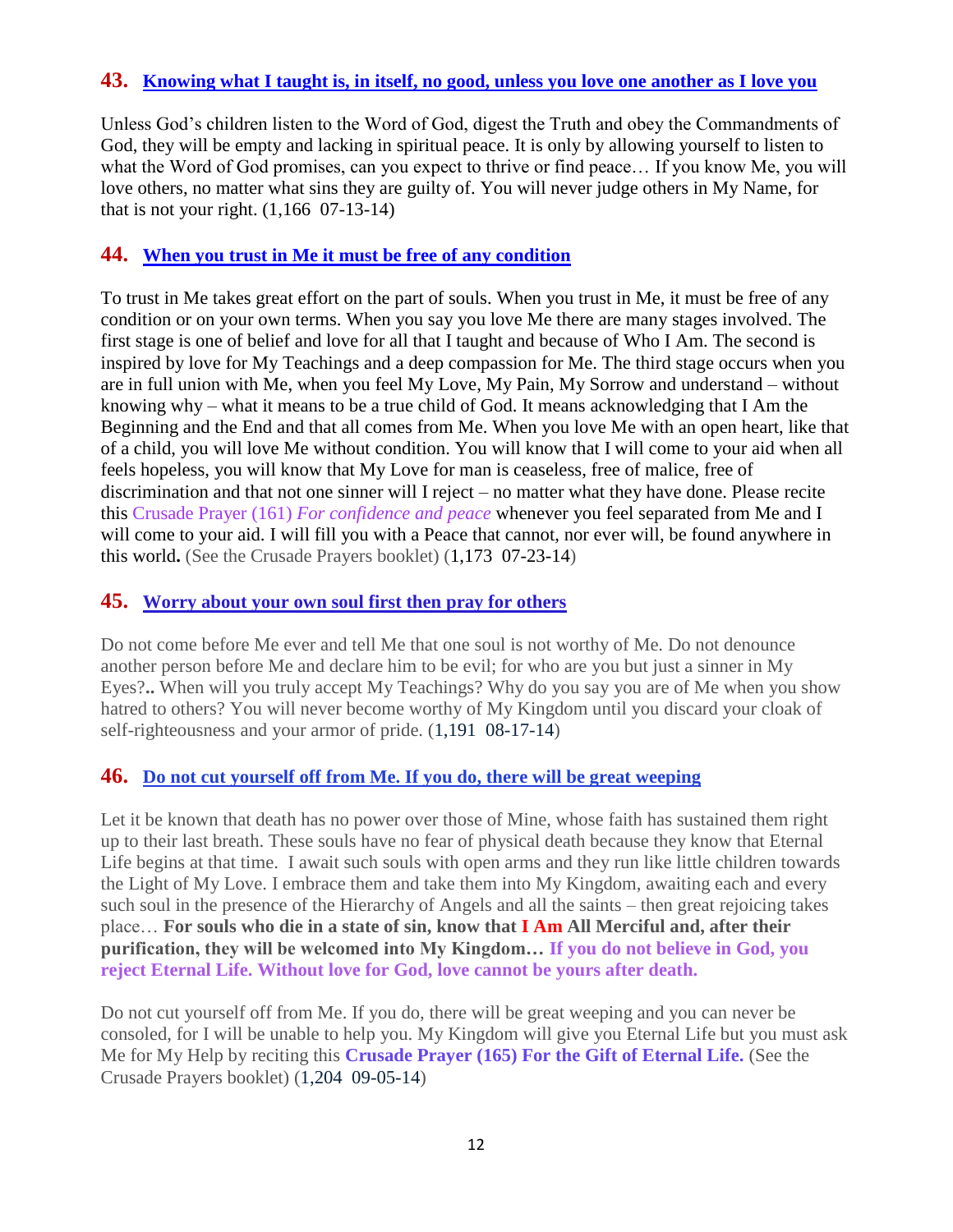# **47. [So many have forgotten Me and in many instances take Me for granted](http://www.thewarningsecondcoming.com/so-many-have-forgotten-me-and-in-many-instances-take-me-for-granted/)**

For each day you spend, busy with the needs of others, you must save at least ten minutes of that day atoning for your sins. This is very important, for I love you and welcome you. To communicate with Me properly, you must always come before Me first as a humble servant. **When you kneel before Me or simply communicate with Me in your heart, always begin by saying:**

**"Jesus forgive me, for I have sinned."**

After this, you will feel My Presence and I will live within your soul. The more often you turn to Me, the closer you will become. Soon, I will be like a friend you cannot live without. Then you will turn to Me for every little thing and I will be there. I will always ensure that those of you who spend time in My Company will be given great favors and My blessings will produce calmness of soul and peace of mind. Remember that I respond instantly to those who seek Me out. (**917 09-24-13**)

#### **48. [Your life is but just a fleeting moment in your entire lifetime. You are in exile](http://www.thewarningsecondcoming.com/your-life-is-but-just-a-fleeting-moment-in-your-entire-lifetime-you-are-in-exile/)**

If you have wandered away from Me and find it difficult to reconcile your view of a modern fastpaced world with a simple belief in Me, Jesus Christ, then let Me help you to understand. You are separated from Me because of sin. When sin blights your soul, a darkness descends upon it and this makes it difficult to accept the Light of God. When this happens, your heart becomes hardened. And then your intellect becomes involved and this is when you will mistakenly believe that God could not Exist, because logic dictates that He can't.

Your life is but just a fleeting moment in your entire lifetime. You are in exile. The Truth lies in the future, when you will finally come home to God in your natural state. I understand how hard it is for man to remain close to Me as he faces so many distractions, temptations and darkness on Earth.

When you feel you cannot feel My Presence or My Love, I want you to recite this **Crusade Prayer (119) To feel the Love of Jesus. (See the** *Crusade Prayers Book***). (**894 09-03-13**)**

#### **49. [Masonry has infiltrated My Church, on earth, and soon the schism, as foretold, will create](http://www.thewarningsecondcoming.com/masonry-has-infiltrated-my-church-on-earth-)  division [and disquiet amongst My faithful servants](http://www.thewarningsecondcoming.com/masonry-has-infiltrated-my-church-on-earth-)**

It is not the collapse of the Catholic Church, which will soon become evident, which will divide the world. It will be their involvement in the creation of a New World Church, a one-world religion, which will introduce paganism and idolatry.

The False Prophet has prepared well and his time is coming. In collaboration with the Antichrist they will bring the world to its knees. It won't be to God they will pay homage, it will be to the Beast.

I call on all of My cardinals, My bishops and My sacred servants, to unite your flock and remain loyal to My Teachings. Pay close attention to what you will be asked to preach for it will change. Your homilies will be devised and written for a secular world and they will have no substance.

In a bid, to be seen to modernize the Catholic Church, this is what will be presented to you -the promotion of all-inclusive congregations – all religions rolled into one, so-called Christian Unified Church. All the outward signs may, at first, seem the same, but that is what you are meant to see. Slowly you will no longer recognize My Holy Scripture, as new words, phrases and new formats to the presentation of the Sacraments will be placed before you.

There will be a panic amongst those true loyal conservative priests who will be alarmed at the new modern format the Church will embrace when they will re-launch a new type of modern alternative Church.

It will be through the network of masonry, which is infiltrated in every corner of the Catholic Church, governments and the media that this abomination will be presented as a great innovation.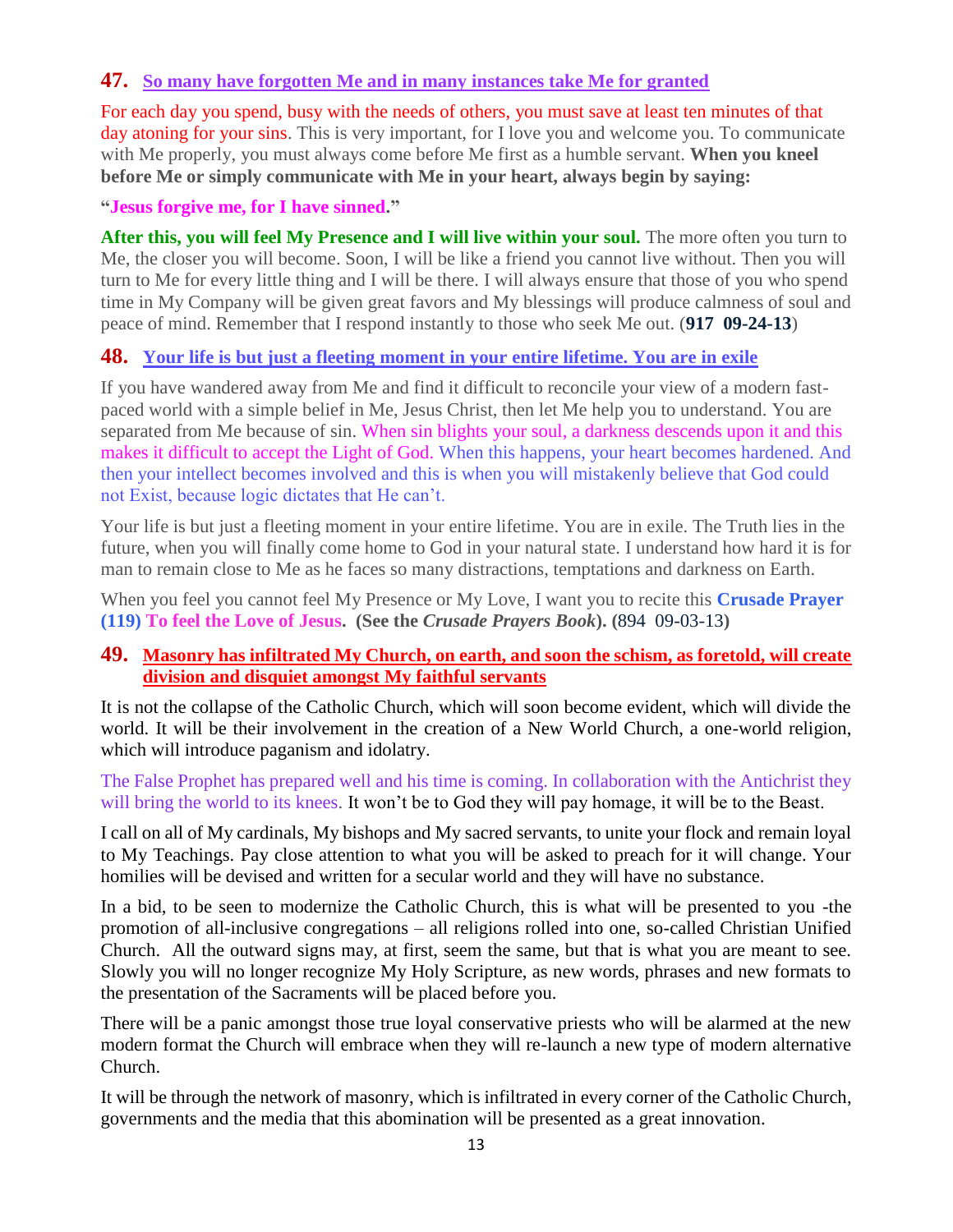This is the beginning of the end. My Presence will be discreetly banished for the new ceremony of the Masses.

All the pomp and ceremony will mask an empty tabernacle, for My Divine Presence, will no longer be permitted, by My Father.

You must remain united and, if you are Catholic, continue to attend daily Masses and Holy Communion. For all Christians you must know that, you too, will be lured into the New World Religion, plotted by nations who are in league with the traitors of My Catholic Church. They wish to create a secular, humanistic, façade – a façade, which masks the evil it will promote, subtly. (700 02-13-13).

#### **50. [There is only one Truth. One Light. Anything else is a lie](http://www.thewarningsecondcoming.com/there-is-only-one-truth-one-light-anything-else-is-a-lie/)**

#### **My Holy Word must never be changed, adjusted or twisted so that it becomes a lie.**

I urge these people to accept that I Am the Truth and the Light. There is only one Truth. One Light. Anything else is a lie.

Examine your conscience, children, honestly before The Warning takes place. Learn to identify the truth before you come before Me. For then, and only then, will your suffering be less. (287 01-01- 12)

#### **51. [Protect My Word. Speak of My Word](http://www.thewarningsecondcoming.com/protect-my-word-speak-of-my-word/)**

The cunning of the Devil has meant that, to ensure his wickedness is accepted, every moral act and deed will be declared to be inhumane and against civil liberty. But, for those who are blessed with the Gift of the Holy Spirit, they will still be able to differentiate between right and wrong. Never before, since the days of Noah, has the world been covered with such deceit. Never before has man sinned like he does now. And, just like in the days of Noah, man's self-obsession has reached such limits that he believes that he has the power over his own destiny, such is the extent of his narcissism.

Sin today, is embraced with relish and promoted as being a civil right and therefore you are expected to respect it. If you do not show respect towards sinful acts, then you could find that you will be guilty of a crime. Your crime will be that you uphold the Word of God and for that you will be made to suffer.

How easily man is fooled by the global plan to banish any form of guilt for sinful acts, which are being written into the laws of your nations. All of these things have been foretold and very soon not one wrongful act including murder, euthanasia and abortion will be deemed to be wrong. A time will come when genocide on a grand scale will follow the introduction of such laws, which will be designed to make legal the lawful killing of those who suffer disabilities and other physical conditions.

Protect My Word. Speak of My Word. **Do not fall into the trap of embracing any global civil rights campaign, which is designed to convert the world into a new one-world religion.** To My sacred servants, I call on you to proclaim the Word of God and to deny the wicked acts, which have gripped almost every nation that denies the Word of God. (1,294 12-28-14)

#### **52. Everyday you must ask yourself – [would God approve of my actions today?](http://www.thewarningsecondcoming.com/every-day-you-must-ask-yourself-would-god-approve-of-my-actions-today/)**

It is the free will which is given to man, that will be sought out by evil spirits. But it is also through the free will of man that the door to My Kingdom can be unlocked… Because you are flesh, and therefore mortal, the only time you have to prepare for eternal life is now. You must never forget this. You must be prepared at all times, for just as My Father gave you life, so too can He take it away at any moment in any day.